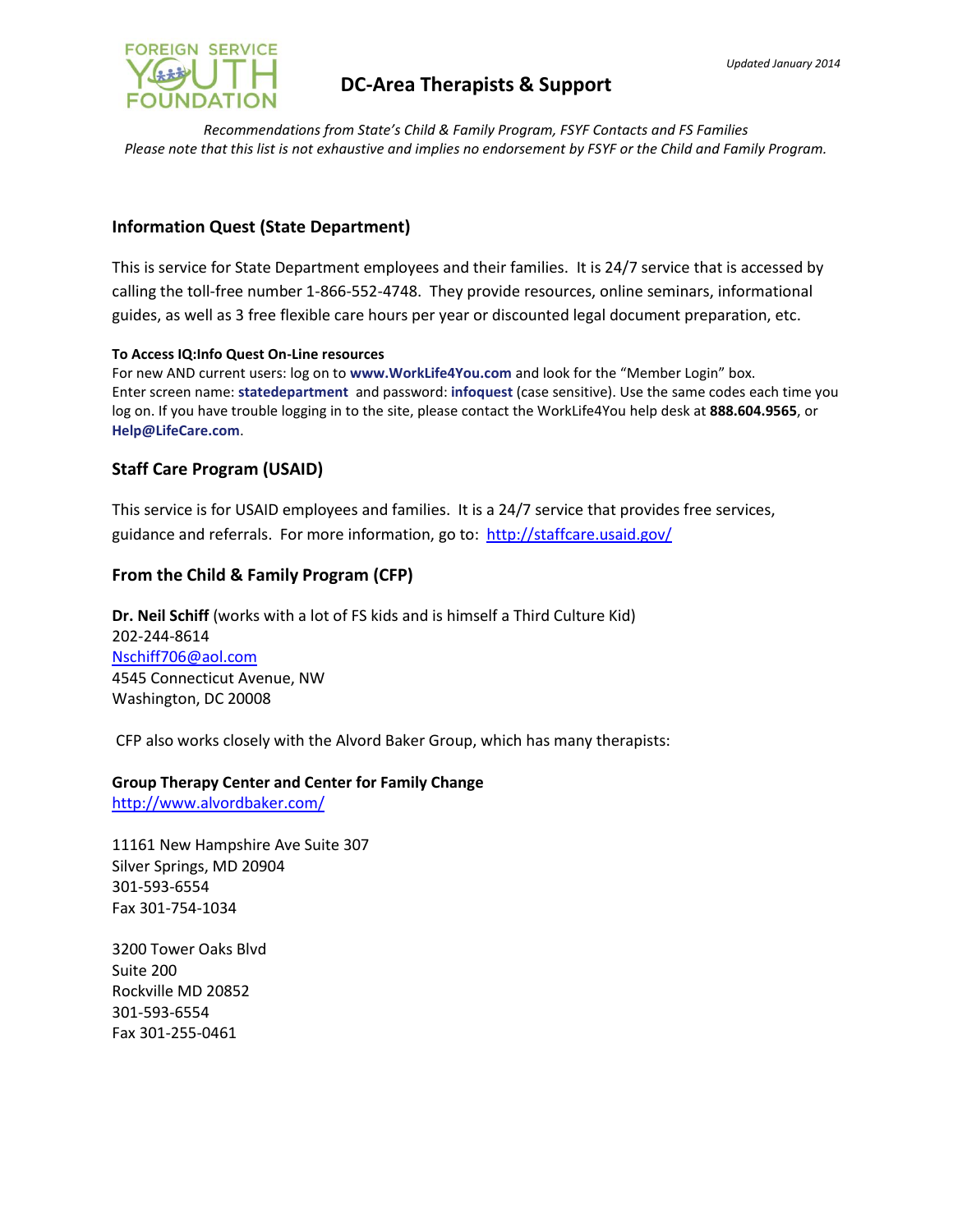

# **DC-Area Therapists & Support**

*Recommendations from State's Child & Family Program, FSYF Contacts and FS Families Please note that this list is not exhaustive and implies no endorsement by FSYF or the Child and Family Program.*

# **From FS Community (via FSParent Yahoo group and FS Contacts)**

## **Dr. Edward Farber** (child psychologist)

11306 Cushman Road, Bethesda, MD 20852, 703.437.3236

"He has worked with many FS kids. Has an office in NoVA but also works out of his house in Bethesda one day per week. He really, really helped recommending family's son work through some issues." (2014)

### **Dr. Joel Gunzburg.**

[http://therapists.psychologytoday.com/rms/name/Joel\\_Gunzburg\\_LCSW-C\\_Bethesda\\_Maryland\\_46313](http://therapists.psychologytoday.com/rms/name/Joel_Gunzburg_LCSW-C_Bethesda_Maryland_46313) "We saw him regularly when we lived in DC and he has a convenient Bethesda location (free parking or 3 blocks from Bethesda metro). He used to work as the counselor for the British School of Washington and [we] feel he'd be very understanding of FS life. "(2014)

### **Dr. Nancy Ingraham**

Columbia Associates 2501 N Glebe Rd Ste 303, Arlington, VA 22207 (703) 841-1290 "Dr. Ingraham was really wonderful with my daughter and I think she was great at getting her to open up and feel comfortable. " (2014)

## **Dr. Anna Lee**

Family Therapist 5999 Burke Commons Rd, Burke, VA 22015 (2014) (540) 986-4839; (703) 249-7245

#### **Dr. Virginia Lindahl**

#### <http://www.wellspringpsych.net/>

"Recommending family had child with OCD triggered by sudden evacuation from Guinea. She was respectful, empowering and help son gain a sense of control. After 3 months of twice weekly sessions, OCD was under control and son had tools to manage issues." (2014)

#### **Lisa Pittman**

[lpittman@sbhsva.com](mailto:lpittman@sbhsva.com) Licensed psychologist, lived abroad, co-authored the book "Expat Teens Talk" (2014)

### **Dr. Adelaide Robb**

Children's National Medical Center Fairfax VA and Washington DC offices 111 Michigan Ave NW #1200, Washington, DC 20310 (202) 476-5544 (2014)